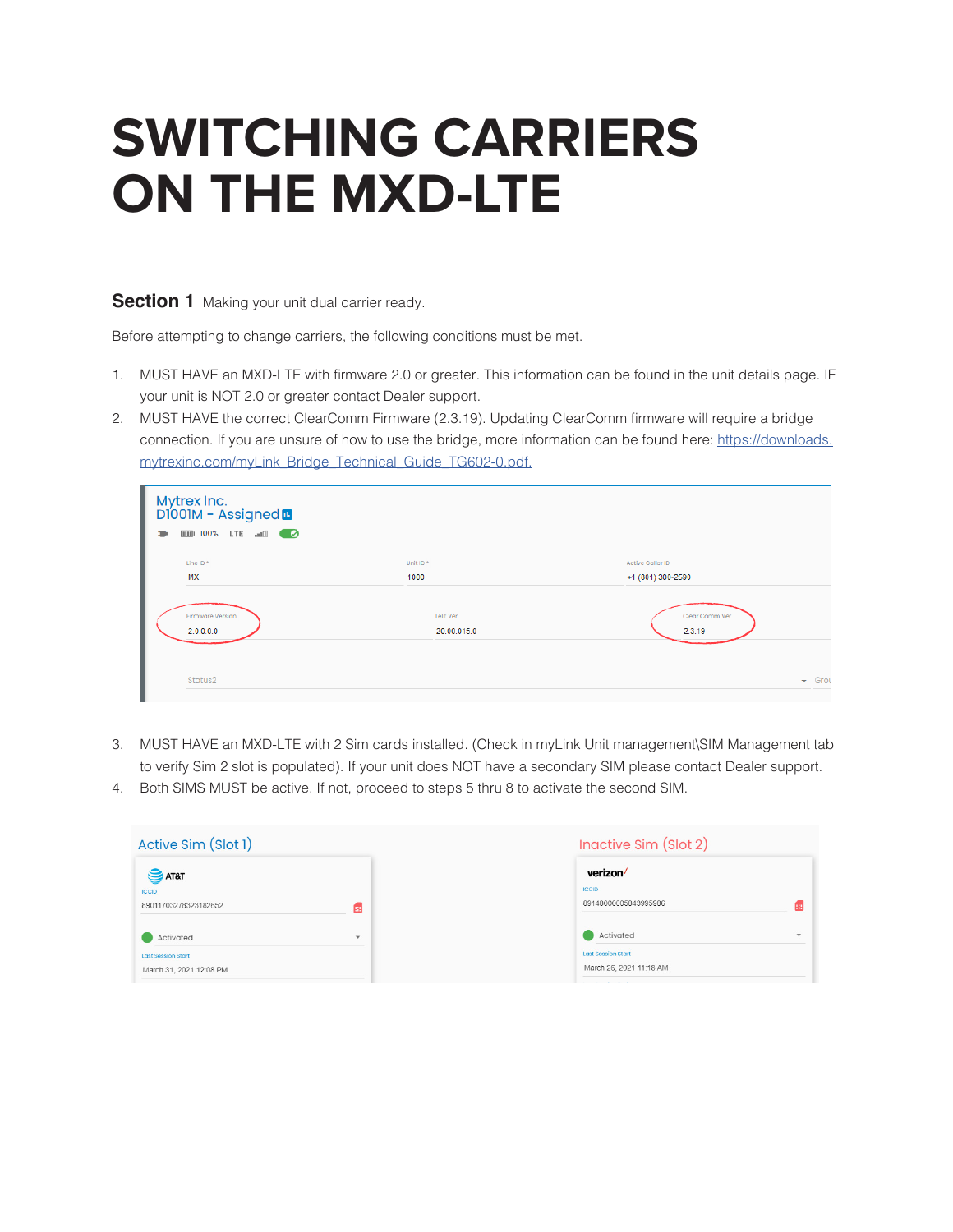- 5. In myLink select the Unit management tab.
- 6. Once you have found the correct unit, navigate and click the "SIM Management" tab.
	- a. Within the SIM Management tab you will see Slot 1 and Slot 2. On the inactive SIM click the drop-down menu and select "Activated".

| verizon <sup>V</sup> |                      |   |
|----------------------|----------------------|---|
| <b>ICCID</b>         |                      |   |
|                      | 89148000005843995986 | m |
|                      | <b>Activated</b>     |   |

7. A pop-up window will appear with the following message. Select the box that acknowledges that you will incur an activation fee. Then click "Yes".



- 8. A message "SIM state updated successfully" will appear in green at the top right of the screen.
- 9. Go to the "Settings" tab and find the communications box. Verify your screen looks the same as the picture shown here. You may need to refresh your screen several times.

| Ping Interval (Hour) |  |
|----------------------|--|
| 1                    |  |
|                      |  |
|                      |  |
|                      |  |
| Carrier              |  |
| Verizon              |  |

Once the communications box shows a green check and "Dual carrier ready" you can now proceed to sections 2, 3, or 4.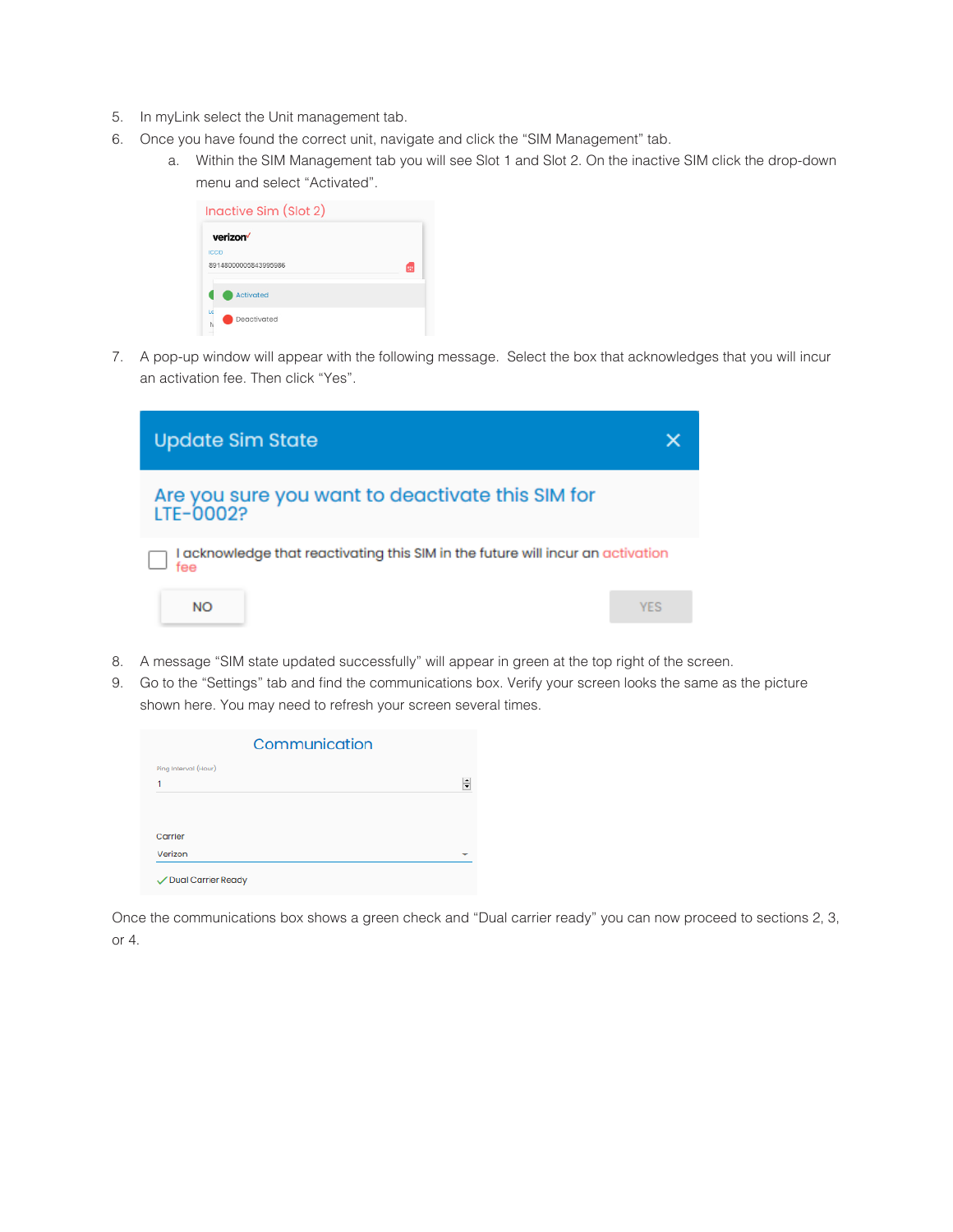### **Section 2** How to switch carriers remotely on the MXD-LTE.

1. Navigate to the unit details page, scroll down to the Communication box. Select the carrier you want the MXD-LTE to use from the drop-down menu.

| Communication              |
|----------------------------|
| Ping Interval (Hour)<br>24 |
| AT&T                       |
| Verizon                    |
| Dual Carrier Ready         |

2. A pop up will appear with the following message "Do you want to deactivate the (other SIM) upon activation of the new carrier SIM"? Select Yes or No.



- 3. The myLink save button will be red, click the save button. **B** a message will display in green "Database successfully updated". myLink is now updated.
- 4. Click the Sync changes button.  $\bullet$  SYNC CHANGES The unit controller will open up and begin the carrier change process. Note: After the carrier switch process has started the Unit controller will not be able connect to the unit until the carrier switch is completed. It will be necessary to periodically refresh myLink until you see the "active carrier" and "active caller ID" fields, located at the top of the unit details page, have been updated.

# *Depending on how your monitoring center processes alarms it may be necessary to update this information prior to testing.*

**Section 3** What to expect during a carrier switch at the unit level. Listed below is a brief description of what will happen on the MXD-LTE when a carrier switch is performed.

#### **Switching from AT&T to Verizon**

- 1. Once you have performed the steps in Section 2 above, myLink will begin the carrier switch on the MXD-LTE.
- 2. Initially you should see an orange flashing light, followed by a solid orange light, this pattern will repeat and may take several minutes to complete.
- 3. After a few minutes you will see the status light turn solid green and the unit will announce "system initializing please wait".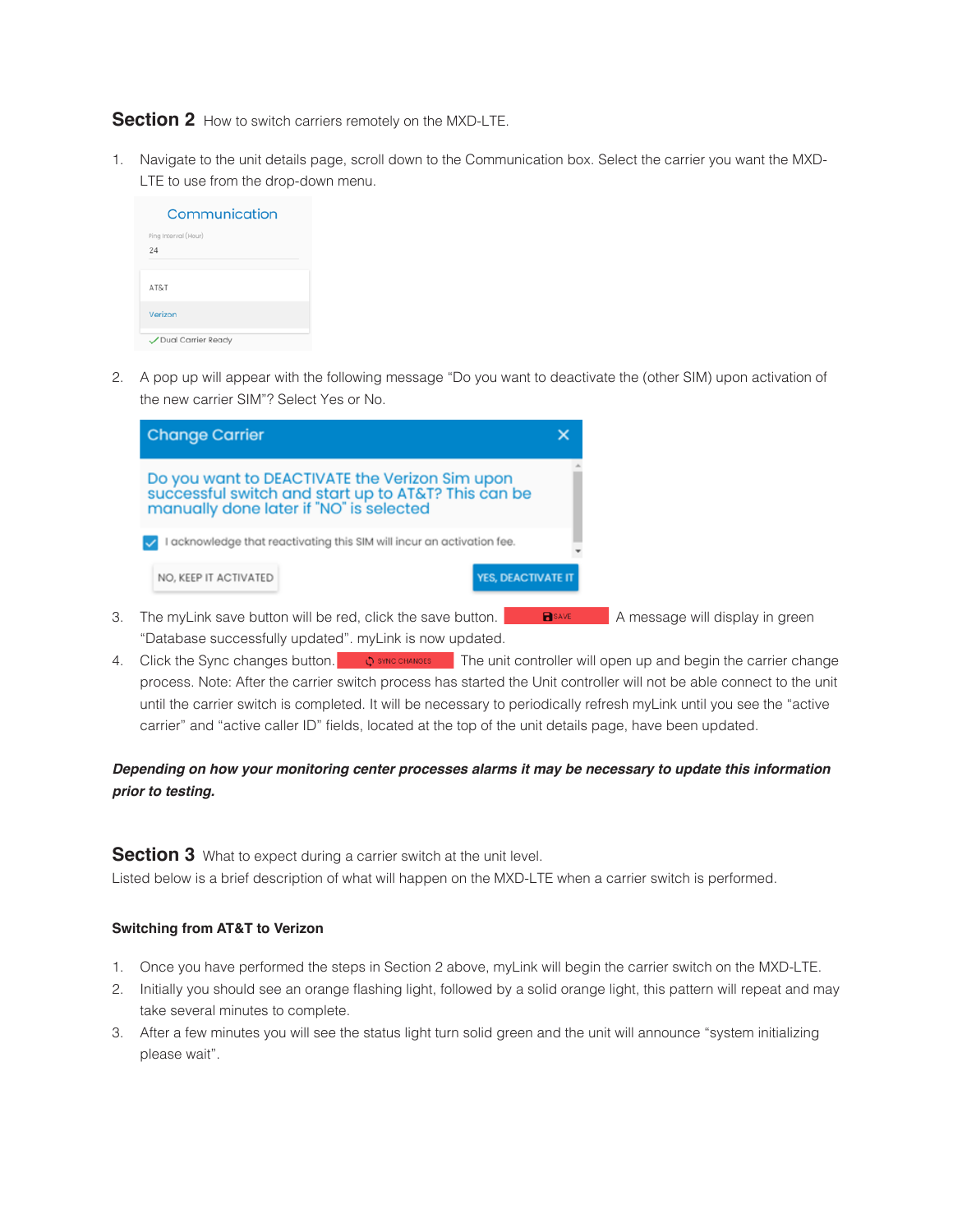- 4. The green status light will flash 3 times rapidly, and the message "system initializing please wait" will repeat every minute. At this point myLink and the MXD-LTE are waiting for Verizon to complete the SIM activation process. It is important that you do not try to test at this time as the MXD-LTE has not completed the carrier switch.
- 5. After Verizon has completed the activation process the status light will turn orange and flash. This is the final reboot of the MXD-LTE and should only take a few seconds.
- 6. Finally, the status light will turn green and the MXD-LTE will announce "LTE (X) bars system ready".
- 7. The MXD-LTE is now ready to test on the Verizon network. Note: it is important to remember that the caller ID of the unit has now changed. The new caller ID will be displayed in myLink.

Active Caller ID +1 (385) 434-9350

*Depending on how your monitoring center processes alarms it may be necessary to update this information prior to testing.* 

#### **Switching from Verizon to AT&T**

- 1. Once you have performed the steps in Section 2 above, myLink will begin the carrier switch on the MXD-LTE.
- 2. Initially you should see an orange flashing light, followed by a solid orange light, this pattern will repeat and may take several minutes to complete.
- 3. Finally the status light will turn green and the MXD-LTE will announce "LTE (X) bars system ready"
- 4. The MXD-LTE is now ready to test on the AT&T network. Note: it is important to remember that the caller ID of the unit has now changed. The new caller ID will be displayed in myLink.

Active Caller ID +1 (385) 434-9350

*Depending on how your monitoring center processes alarms it may be necessary to update this information prior to testing.*

#### **Section 4** How to switch carriers locally on the MXD-LTE.

Before attempting to change carriers on any MXD-LTE locally the following conditions must be met.

- 1. MUST HAVE an MXD-LTE with firmware 2.0 or greater.
- 2. MUST HAVE the correct ClearComm Firmware (2.3.19)
- 3. MUST HAVE an MXD-LTE with 2 Sim cards installed. (Check in myLink Unit management\SIM Management tab to verify Sim 2 slot is populated).
- 4. Both Sim cards must be activated.
- 5. Press the mode button 5 times, the MXD-LTE will announce the active carrier.
- 6. Press the Help button. The MXD-LTE will now announce the inactive carrier. (Additional Help button presses will allow you to toggle back and forth between the two carriers).